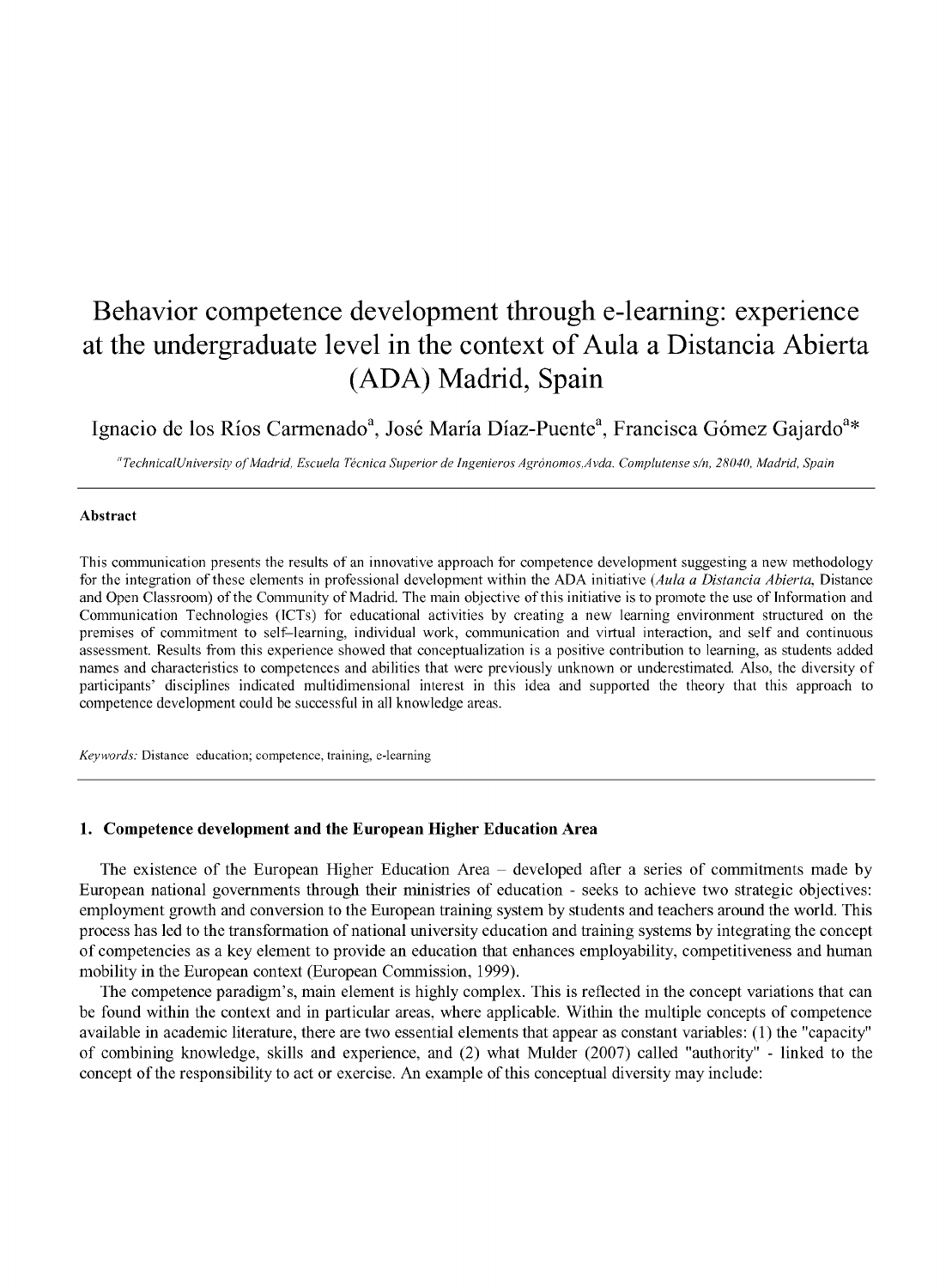*"A dynamic combination of attributes, in relation to knowledge, skills, attitudes and responsibilities, which describe the learning outcomes of an educational program or what students are able to demonstrate at the end of an*  educational process" (University of Deusto);

*"Competence: integrated set of skills, knowledge, abilities, attitudes and behaviors that people place into play to perform in different organizations and work settings." (Schkolnik & et al, 2005); and* 

*"Competence is a construct, the result of an appropriate mix of various resources (knowledge, information networks, networks of relationships, know-how) (Mulder, 2007).* 

While some authors suggest that competencies have a conceptual base and are basically developed through experience (Mulder, 2007; Schkolnik & et al, 2005) others, such as Aguado and Arranz (2005), argue that the development of these elements must be understood as a process that consists of two parts  $- (1)$  the acquisition of theoretical knowledge and (2) the integration of different types of knowledge (i.e. practical, experiential) so that individuals are able to function in all relevant life situations.

The same scenario applies to the most relevant skills required to achieve full personal and social development. Endless combinations of professional profiles are sought. Similarly, approaches to encourage competence development pose an additional challenge for higher education to design and implement new ways to achieve the objective of integrating this element to professional education.

## **2. E-learning: The Use of Information Technologies and Communication Technology (ICTs) for learning**

The use of new technologies in the learning processes has been conceptualized in what is known as e-learning. E-learning involves using an instrument that complements the initial formation and training processes. Its origins are derived from the technological evolution of what is known as "distance learning". This concept was developed decades ago in response to the need to reach a greater number of potential students who could not access training sessions because they lacked resources including financial, temporal or space. (Planella & Rodriguez, 2004, Aguado & Arranz, 2005, Shin, Feng, & Tsai, 2008).

E-learning is defined as the combination of an electronic element, usually a computer, and a learning technique for the development of new knowledge and/or skills, individually or collaboratively (Liu and Hwang, 2010).

Its main features can be summarized in three elements: 1) temporal and spatial flexibility, 2) asynchronous interaction between teachers and students or among students, and 3) a wide variety of applicable technological resources employed to enhance learning. When comparing the characteristics between virtual and classroom training, Cabrero (2006) highlights the flexible character of the learning process, the active knowledge construction, and the greater availability of pedagogical tools in the virtual environment.

The introduction of ICTs generates a change in the physical environment in which it is developed and in roles (Paulson, 2002; Jara & Mello, 2010). With regard to in-class training, the teacher is the learning engine. In the virtual environment, the student's individual approach to learning has greater weight and a greater influence on educational outcomes. When discussing new roles. Meyer (2002) suggests that students developed through the network must possess the following seven characteristics that directly impact learning results: motivation, independence, self reliance, self-efficacy, openness, mastery of certain techniques required for intellectual work (such as independent study), and the capability and desire to participate in collaborative learning.

This human factor is highlighted by several authors as a differentiator of performance and utility of this instrument. These authors suggest that the design of e-learning tools should consider the potential student's profile in order to generate a effective interface and useful knowledge according to the user profile (Penna, Stark, & Puliti, 2006; Au & Sadiq, 2009; Liaw, Huang, & Chen, 2007, Lu & Chiou, 2010).Pedagogical strategies generated for this context are in constant evolution and are closely linked to the development of new technological tools and to the particular requirements of the students being trained.

Virtual learning has two main learning strategies: individual and cooperative. The individual strategy aims to deliver and integrate specific knowledge for the beneficiary. The cooperative strategy promotes interaction - in addition to transmitting knowledge - to create a new, collaborative environment (Rayon & Canabal, 2007).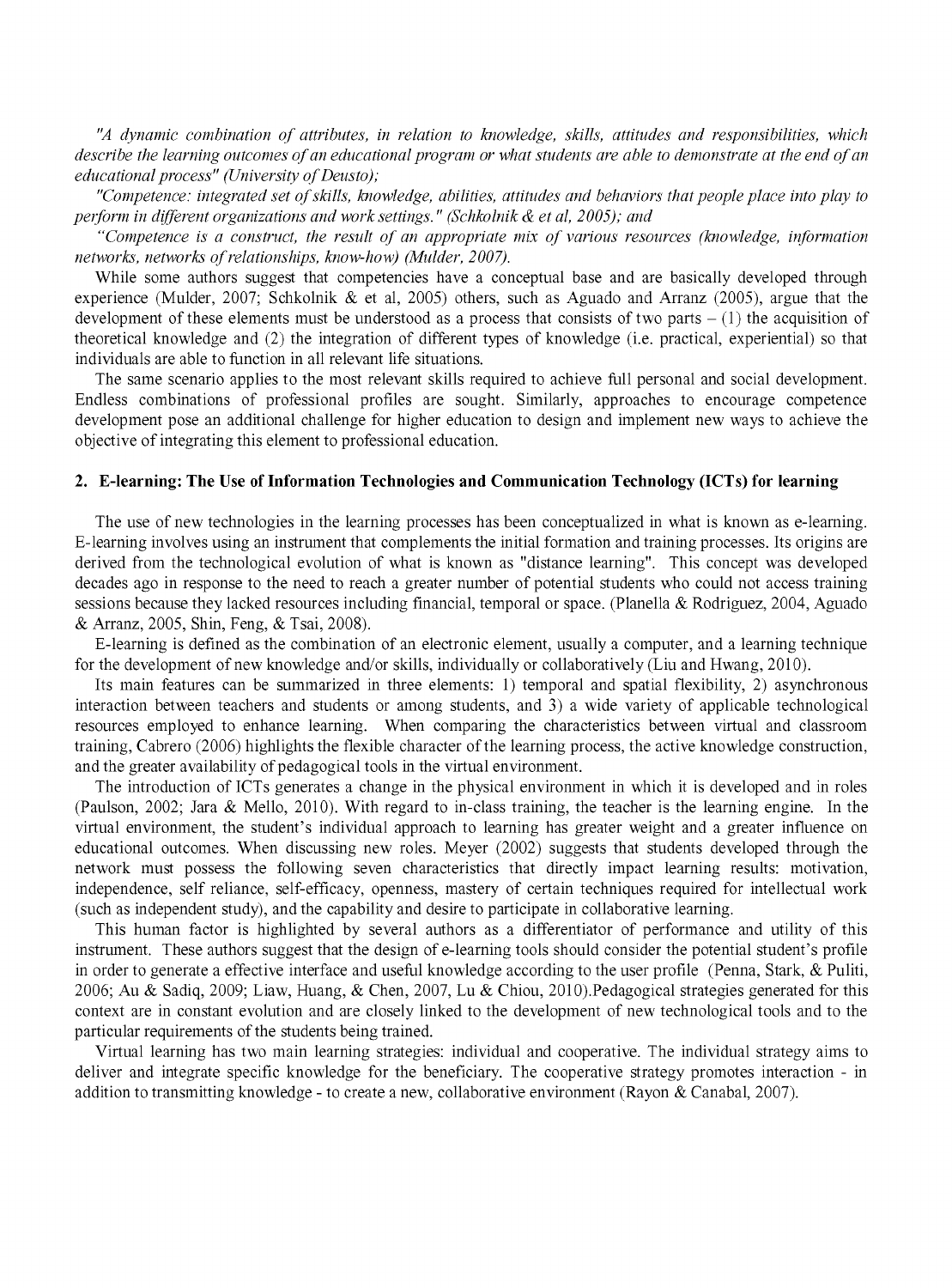Critics of this environment claim that the transition from classroom to online teaching has resulted, in most cases, in a process of "digitization" of items and has not consistently been accompanied by tools for active and constructive learning. The critics emphasize that, in some cases, the method does not generate the three elements that are considered pillars of the learning process: interaction, reflection and practice (Aguado & Arranz, 2005, Nicholson & Valacich, 2008; Kariuki & Henry, 2010).

From the specific perspective of competence development, Arranz and Aguado (2005) consider that for the nature of these elements the virtual format does not fully allow behavior-environment combination, being restricted the possibilities of interaction that foster the construction of concepts and behaviors associated with these elements. (Rework this sentence into two sentences or more. It is confusing and contains too many thoughts for the reader to follow what you are trying to say. Try not to say so much in one long sentence.)

## **3. Implementation of e-learning at the Technical University of Madrid**

Distance and Open Classroom (ADA) is an initiative involving six universities in the Community of Madrid including the Technical University of Madrid. This project promotes the exchange of subjects through distance education among the participating institutions, creating what is defined as "inter-university classrooms", through which students can access a wide range of subjects that are not offered in their study centers. In this context, the Department of Projects and Rural Development proposed a subject named "Personal Skills: Development". This is a four-month class that is not mandatory. The proposal was aimed at promoting the development of a personal reflexive process about knowledge and individual experience - past and present - in relation to competence elements. Active student involvement in the subject is an essential element for its development.

The general objective of the subject was to develop knowledge and abilities in relation to certain elements of personal behavior that are considered and recognized by the international certification processes as necessary to improve potential employability and to allow future professional activity to be easily addressed.

Its contents are supported on the competence knowledge base designed and implemented by the International Project Management Association (IPMA). This model, with a holistic approach, considers three main scopes: technical, behavior and context skills. These elements combine individual abilities and experience, culminating in a certification process with four levels. The progress process in these elements includes individual learning and continuous improvement (NCB, 2006).

## *3.1. Methodological Approach*

Nineteen elements directly related to individual behavior were selected. Three elements from the technical category and sixteen personal competences were considered to be feasible in the virtual format. The subject was structured with a teaching philosophy based on active and independent learning processes. It is student-centered with teachers participating as managers of learning materials and facilitators of the learning process.

Methodologically, the nineteen elements were grouped into six thematic units: teamwork, leadership, communication, negotiation, conflict and crisis, values appreciation and ethics (annex 1)

Under these premises, a set of virtual activities for personal study were designed, with special emphasis on promoting self-learning, and practice through the development of teamwork. The main objective was to promote the benefits computer networks can provide when developing a flexible teaching model, considering the construction of knowledge through an active position of students instead of a passive reception. It was sought to implement as many tools as were available for teachers at the Moodle platform - evaluation through questionnaires; tasks and teamwork through this platform, etc

The main features of the methodology are summarized in the following figure (see Figure 1). Figure 1 highlights the main elements that are linked together as builder axes of the final process of learning. Each of the axes is described below: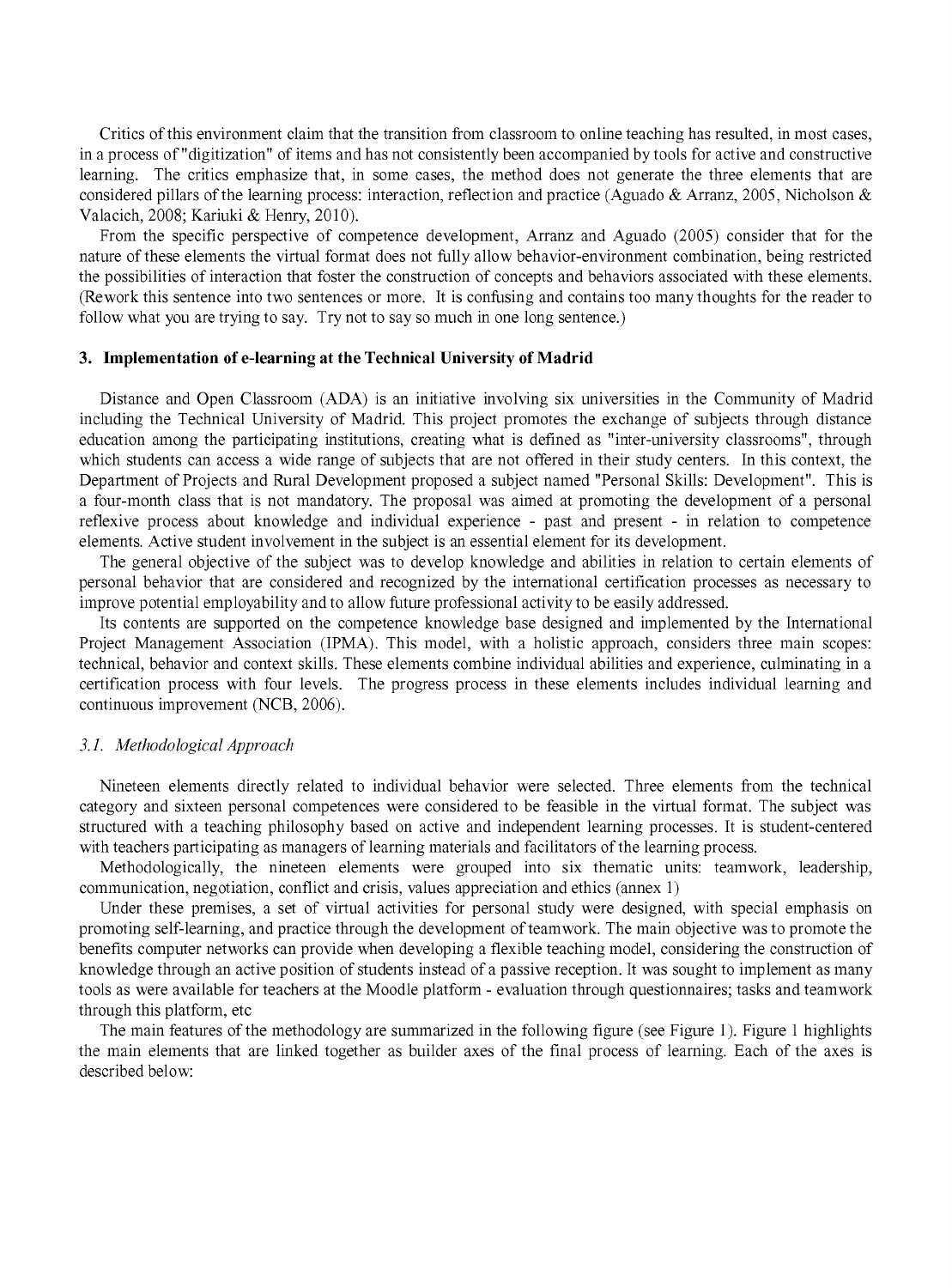

Figure 1: Schematic methodological approach to skills development. Source: Compiled from the records of the subject

## *3.2. Personal work: self-learning*

Autonomy in learning is the driving force of the learning process for this experience. The goal is for the student to develop a commitment to personal work. The process is characterized by flexibility in the timing and the intensity of study.

Full autonomy was reached for this element. It was essential that students acquired the habit of accessing the platform to study, conduct the activities, and actively participate in the forums, thus taking advantage of all opportunities to interact with teachers, fellow students and teaching materials.

For each of the previously described competence elements, two types of material were generated: (1) required and recommended readings designed to give students the theoretical basis and, (2) an associated questionnaire for each established unit to be developed by students at specific times (day and time).

To promote the active role of students and their involvement in all aspects of the training process they were given access to documents, publications and materials located in the network. In addition, students were provided with planned evaluation activities that were continuous in time and included time constraints so that they were encouraged to work consistently and could follow up on their own learning process.

## *3.3. Virtual communication and interaction*

Another methodological feature was the development of virtual communication and interaction, which is defined as a central dynamic element of the learning process because it is a means for exchange and enrichment of students' experiences and teacher-student relationships.

Communication in this experience was encouraged through three different ways of seeking resolution to questions and guidance for planned activities: 1) Electronic forums of generally two types - "general", involving all registered students with the main objective of generating group discussions introduced by teachers; and "specific forums", where teamwork caused interaction between students for the successful development of the final subject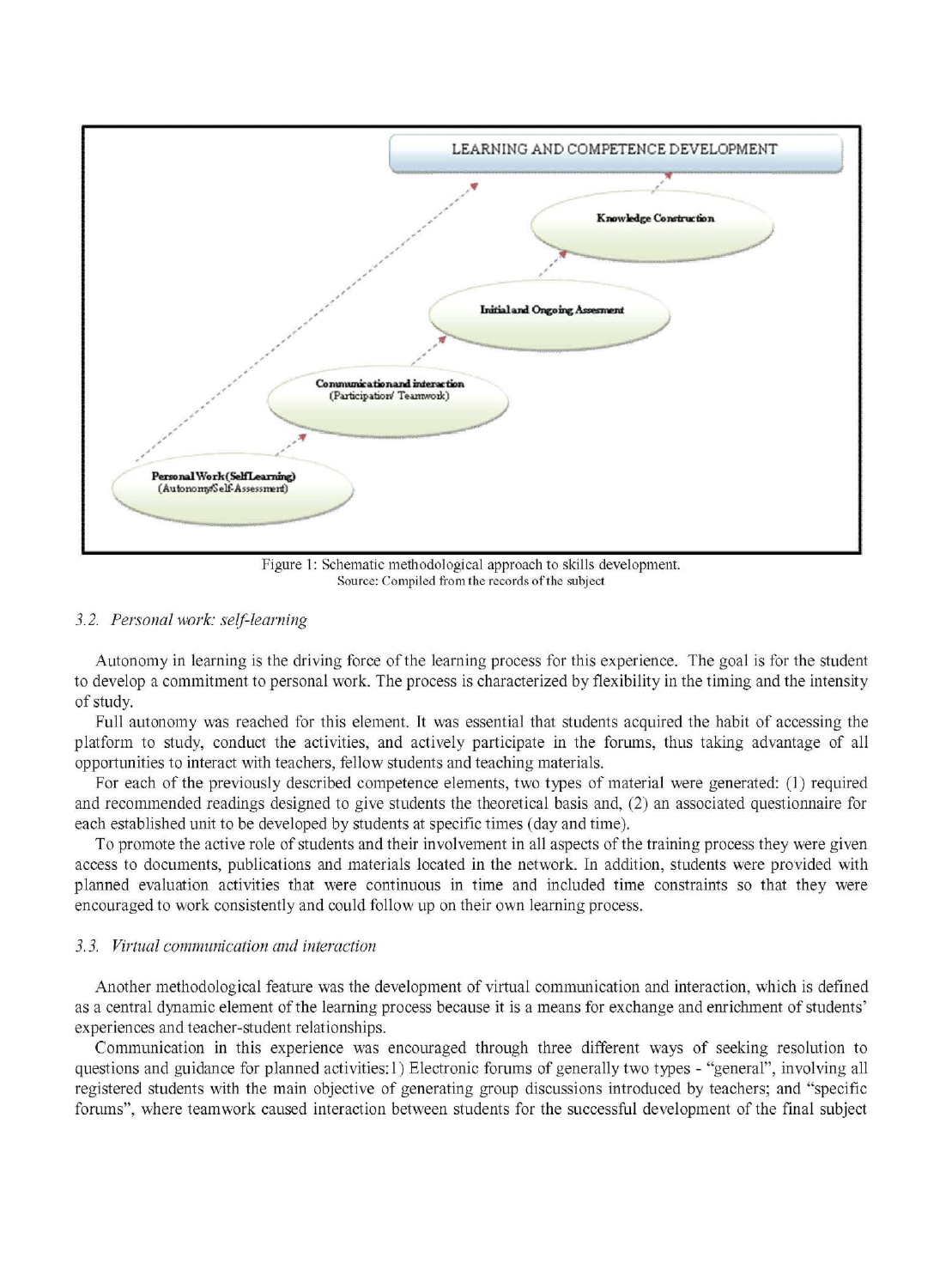project; 2) "News board" in which faculty staff and a technical secretariat managed all news to report information, either by its importance or new conventions, to all students; 3) Email, the most common tool in the virtual environment through which issues were reported that - for whatever reasons - required a more private interaction between a student and teacher or among students.

Regarding interaction, virtual teamwork was one of the most innovative elements implemented in this subject. It allowed development of completely virtual research work with colleagues from different universities on a theme linked with competence elements from a set of topics. Students could choose topics based on their individual needs. The entire process, from group formation up to delivery of the final report, was accomplished through a Wiki Project created for each group as their own virtual space. This allowed them to store the structure of the work content. In this context and to enhance interpersonal interaction within the group, a forum was opened for each team to facilitate communication processes and development of a virtual work environment.

#### *3.4. Initial and ongoing Assessment.*

Another innovative aspect of this methodological approach was the evaluation system. In this proposal two aspects were considered relevant for competence development: ongoing teacher-student assessment and selfevaluation.

Ongoing assessment, understood as the assessment process conducted by the teacher to the student, considered activity monitoring in all activities (questionnaire scores, participation reports on homework, and questionnaires, and forums activity considering quality and continuity of contributions).In addition to the above, the individual involvement of management; development and closure of the teamwork; and the overall result of the work was evaluated.

The process of self-assessment was based on personal assessment of experience and knowledge regarding competence elements associated with the IPMA model. Such assessments take place regularly among professionals opting for certification in project management. This exercise attempts to develop a personal reflection tool that is useful for both teachers and students. This information provides teachers with a starting point of reference for each student with regard to these elements. It also allows students to identify their levels of knowledge and experience so that they can determine areas where they should focus their efforts for development.

## *3.5. Knowledge Construction: Learning and Development of Skills through Internet*

Knowledge construction is considered the main result of the learning process, through developing a constructive and critical approach from all students. Through exercises, self-assessment and teamwork it was hoped that students would commit to a double learning process: individual and collective learning. Individually students should undertake a process of analysis and critical reflection on their personal situation concerning competence elements and the conceptualizations used in this experiment, as well as identify which items are most relevant for their varying professional futures. With this process, students engage in a self-diagnosis that allows them to identify areas of strength and weakness and permits them to focus on or redirect training efforts according to their needs.

By promoting teamwork, students were allowed to develop the skills to function on a virtual network. Beyond the themes that each group developed through this work, the groups were encouraged to strengthen the competence of teamwork, communication, commitment and motivation, and reliability. These factors are all relevant when considering future employability where more and more work is becoming "virtual".

Skills development and knowledge construction was aimed not only at understanding, but also at the assimilation of information. Theoretical foundation (learned individually), the practice of teamwork and self-assessment process are considered the three pillars for knowledge in this experience, the strengthening of skills is also considered an integral part of student behavior.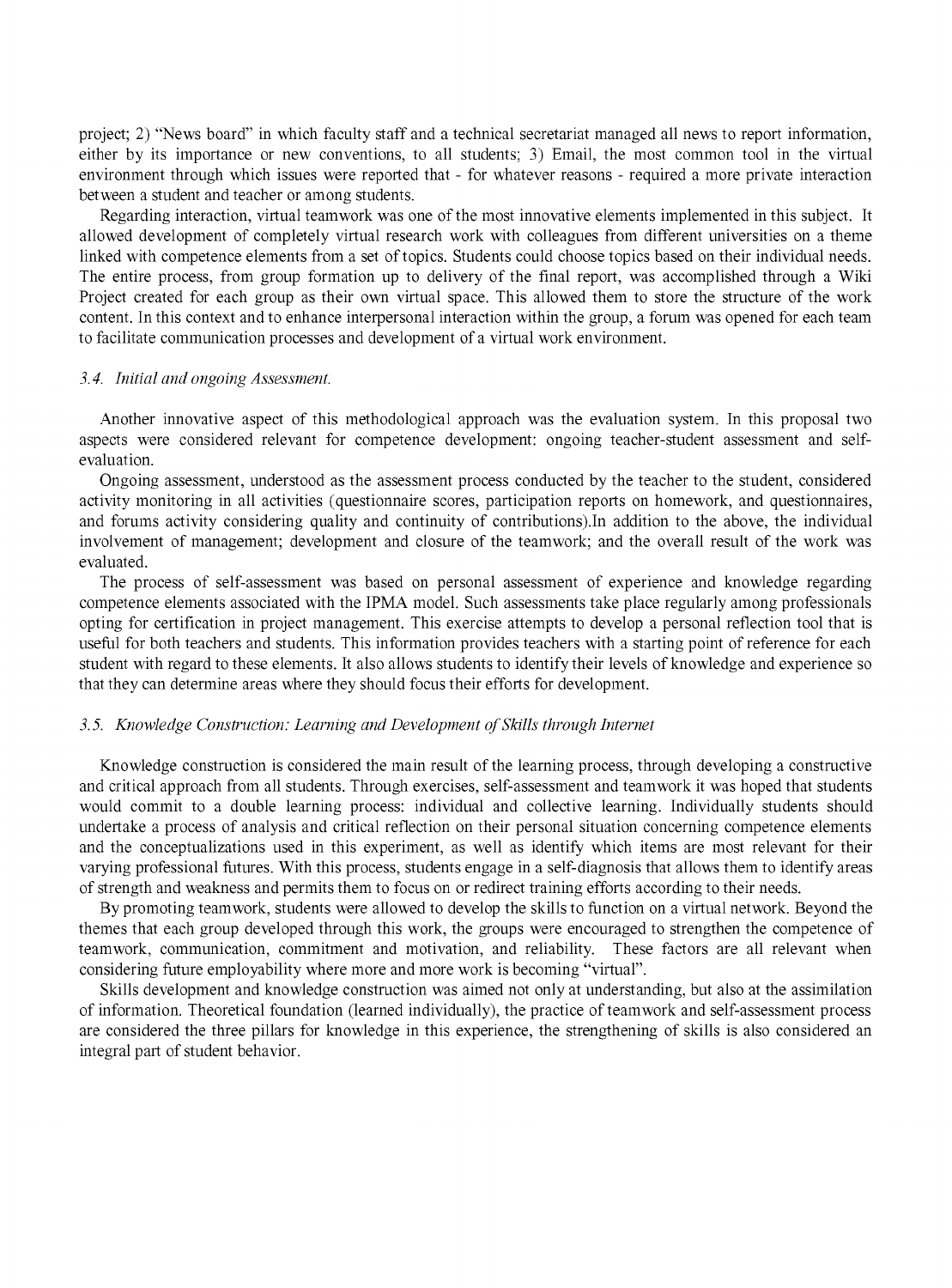## 4. Implementation Outcomes

For this experience, and from the methodological assumptions made, a virtual space was built in which materials, assessment tools and communication means necessary for development of the previously described course were stored. The goal was to guarantee the quality of knowledge that would be delivered.

Initial enrollment of 60 students was divided into five major training areas: social sciences (psychology, anthropology, journalism, communication, sociology, and occupational therapy), economics, engineering, medical sciences and health, and physics (see figure 2).





The heterogeneous distribution of the student group, even with a slight tendency towards social sciences, shows that interest in the development of competence elements cuts across all areas of training. This is seen as an added value in the face of labor market demands. The distribution of students by university was fairly balanced between the participating institutions. The exceptions were the U. Carlos III, which has the lowest tuition, and the UPM, which, as the host university, had more of their own students than the others. Overall results in terms of approval of the course reached 72.9%. With regard to final grades, 66.1% achieved scores between 7 and 10 while 6.7% were in the range limit for approval (see Figure 3).



Figure 3: Final Grades Distribution Source: Compiled from the records of the subject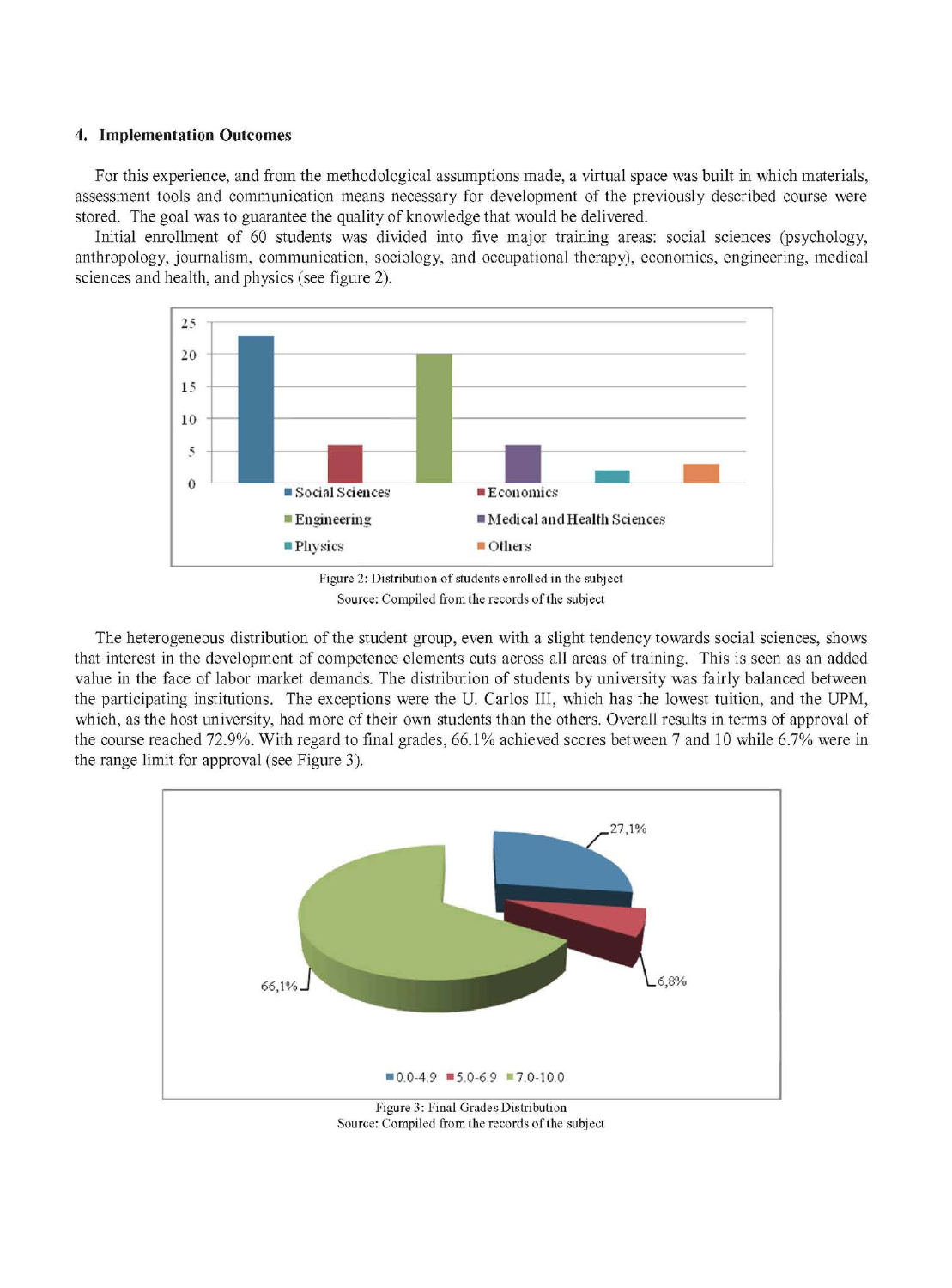Participation results were evaluated by three tools: assignments, quizzes, and teamwork. The results were positive with 80% of students successfully completing this requirement.

With regard to competence self-assessment when students are still in training, most students have no experience and declared that their knowledge was rather low on the elements of competition. However, the self-reflection process that generated the exercise was valued positively. This process marked the starting point for each student for future development of these elements.

Questionnaires had a total of seven multiple choice exercises. 68.4% completed more than half of the questionnaires and 14, 3% answered between 0 and 3 questionnaires and did not meet the minimum requirements for the course.

Two indicators were considered for the evaluation of teamwork: (1) quality of the final work delivered, and (2) individual participation in this process. In this regard, 66.7% of those enrolled successfully completed the work with a positive evaluation. Their feelings are indicated in the following comments:

*"No doubt the on- line group job done has been quite an experience, complicated, and to which I had to devote much time, but very interesting ";* 

*"Relying on others without knowing each other has made us have a high motivation to stay in touch and go every day to check that everything was going according to plan; to stop relying on each other to achieve the same end. ";* 

*"The highlight of the course, in my view, has been the realization of teamwork, since all the knowledge learned by having the subject was put into practice - not only a theoretical approach."* 

Likewise, students' assessments about their experience learning about competence elements were measured through a survey upon completion of the course. Student responses were positive on the conceptualization of the elements of competence. One said that: *"Knowing that we could ignore skills and learn about them through the pace of the course - through theory and practice - helped me to understand them better."* 

Results in terms of qualifications and assessments suggest the positive results of its implementation for competence development. The main findings are detailed below.

# **5. Conclusions**

The implementation of this pilot experience provides evidence that nowadays information technology and communication technologies have opened up new spaces and forms of learning that can (and are) implemented in the area of competence development towards initial formation and continuous professional development.

Results showed that most students had many competence developments but conceptualization and analysis had not been identified and, therefore, not properly developed. This was one of the aspects most valued by students. They stress the added value of knowing the conceptual base associated with each of the competence elements, as well as the work of self-reflection done individually and then shared with a critical approach with peers and teachers in a process of knowledge enrichment. This is in addition to the exercise of distinguishing the elements that allow them to identify the advantages of each element in favor of individual professional development.

This experience has identified two processes in learning about competence elements: (1) the assimilation of knowledge understood as the integration of the theoretical definition of a concept, and (2) the reflection on them to improve through experience, learn through practice and apply it in the future by moving from a learning process to a process of meaningful learning.

As for learning techniques, those with better results were questionnaires, participation in thematic unity and teamwork developed through the WikiProject. However, techniques such as videoconferences — which by their nature are linked to virtual platforms — did not have the desired effect and resulted in low participation in all three cases even though students could access the conferences later as stored videos. This is one of the points to consider for improvement in a new implementation because it is felt that the students' participation in these activities is an enriching element of the experience since it encourages "interaction" among students and professors. Another aspect to be considered for improvement is continued involvement and commitment of all students with regard to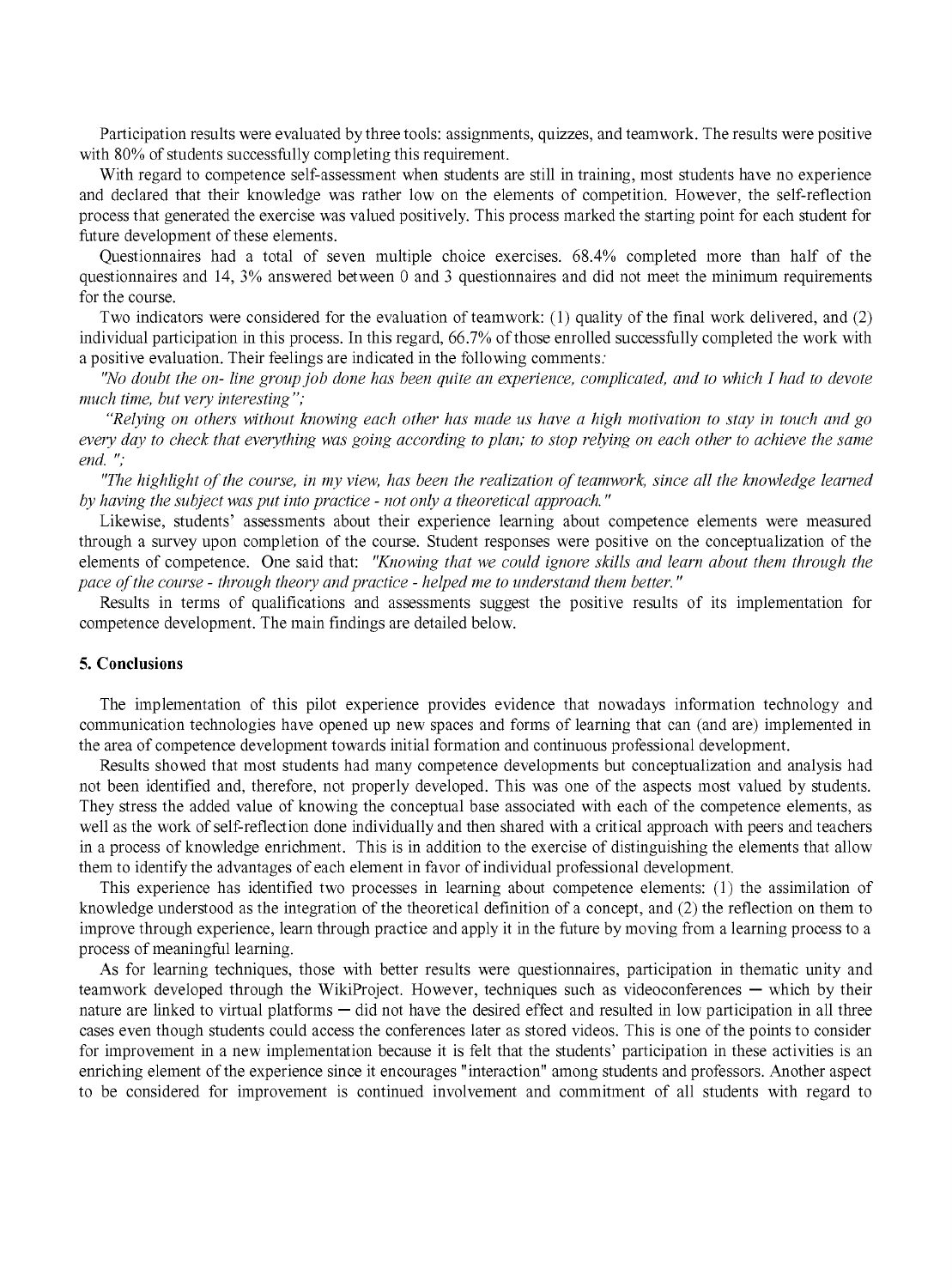teamwork. This was achieved partly through online questionnaires. However there was a lower rate of students that were not kept informed about all activities. This had a clear detrimental effect on their learning.

Distribution of students suggests that development of these elements is not exclusive to a professional area. However, there is a cross-claim that it is important to know and learn about these elements from a wide range of careers.

As an innovative experience, design and implementation of this subject opens a new space for the development of competences and a new learning strategy in which a student's more active role allows knowledge to be integrated two ways: intellectually and through their own experience.

Finally, it seems relevant to note that the implementation of Bologna is a long-term transformation. This process will leave some generations at an intermediate stage in formation if they have not fully integrated these competence elements. The flexibility afforded by the e-learning platform positions this instrument as a complementary tool to traditional training and encourages the development and strengthening of competence towards a full and comprehensive implementation of the European Higher Education Area.

#### **References**

Aguado, D., & Arranz, V. (2005). Desarrollo de Competencias mediante Hended learning. *Pixell Bit, Revista de Medios y Educación,* 79-88.

Au, T. W., & Sadiq, S. L. (2009). Learning from Experience: Can e-learning Technology be used as a Vehicle? *Proceedings of the 4th International Conference on E-Learning* (págs. 32-39). Toronto, Canada: Academic Conferences Ltd.

Cabrero, J. (2006). Bases pedagógicas del e-learning. *Revista de Universidad y Sociedad del Conocimiento,* 3(1), 1-10.

Churchill, T. (2010). The impact of collaborative e-learning on concepts of teaching. En U. D. Ehlers, & D. Schneckenberg, *Changing cultures on Higher Education* (págs. 357-371). Heidelberg: Springer Berlin.

Comisión Europea, D. G. (s.f). *elearningeuropa.* Recuperado el 30 de 03 de 2010, de <http://www.elearningeuropa.info>

European Commission. (2003). *Conference of Berlin Ministers responsible for Higher Education.* Berlin: European Commission.

European Commission. (2001). *Making a european area of lifelong learning reality.* Directorate-General for Education and Culture, and Directorate-General for Employment and Social Affairs. Brussels, Belgium: European Commission.

European Commission. (1999). *The Bologna declaration.* Directorate-General for Education and Culture. Bologna, Italy: European Commission.

Granic, A.; Mifsud, C. (2009). Design, implementation and validation of a Europe-wide pedagogical framework for e-learning. *Computers and Education, 53,* 1052-1081.

International Project Management Association. (2006). *NCB 3.0: Bases para la Competencia en Dirección de Proyectos.* Valencia: AEIPRO.

Jara, M., & Mellar, H. (2010). Quality enhancement for e-learning courses: The role of student feedback. *Computers & Education, 54,* 709-714.

Kariuki, J., & Henry, L. (2010). The myths about e-learning in higher education. *British Journal of Educational Technology, 41* (2), 199-212.

Krause, U. M., Stark, R., & Mandl, H. (2009). The effects of cooperative learning and feedback on e-learning statistics. *Learning and Instruction, 19,* 158-170.

Le Boterf, G. (2000). *Ingeniería de las competencias.* Barcelona: Gestión.

Liaw, S., Huang, H., & Chen, G. (2007). An activity-theoretical approach to investigate learners' factors toward e-learning systems. *Computers in Human Behaviour, 23,* 1906-1920.

Liaw, S. S., Huang, H. M., & Chen, G.-D. (2007). An activity-theoretical approach to investigate learners' factors toward e-learning systems. *Computers in Human Behaviour, 23,* 1906-1920.

Liu, G. Z., & Hwang, G. J. (2010). A key step to understand paradigm shifts in e-learning: towars context-aware ubiquitous learning. *British Journal of Educational Technology, 41* (2), E1-E9.

Lu, H. P., & Chiou, M. J. (2010). The impact of individual differences on e-learning system (Is this "systems" with an "s" - i.e., plural?): a contingency approach. *Bristish Journal of Educational Technology, 41* (2), 307-323.

Meyer, K. (2002). *Quality in distance education. Focus on on-line learning.* San Francisco.: Jossey-Bass.

Middleton, D. (2010). Putting the learning into e-learning. *European Political Science,* 9(1), 5-12.

Mompo, R., & Redoli, J. (2010). Some internet-based strategies that help solve the problem of teaching large groups of engineering students. *Innovations in Education and Teaching International, 47(1),* 95-102.

Mulder, M. (2007). Competencia: la esencia y la utilización del concepto en la formación profesional inicial y permanente. *Revista Europea de Formación Profesional, 40* (1), 5-24.

Nicholson, J. N., & Valacich, J. (2008). Examining the effects of technology attributes on e-learning: a contingency perspective. *Journal of Information Technology Educatio, 7,* 185-204.

Paechter, M., Maier, B., & Macher, D. (2010). Students' expectations of and experiences in e-learning: their relation to learning achievements and course satisfaction. *Computers and Education, 54,* 222-229.

Paulson, K. (2002). Reconfiguring Faculty Roles for Virtual Settings. *The Journal of Higher Education, 73* (1), 123-140.

Penna, M., Stara, V., & Puliti, P. (2006). The Emergence of e-learning. En G. Mnati, E. Pessa, & M. Abram, *Systemics of Emergence: Research and Development (págs.* 447-451). Springer US.